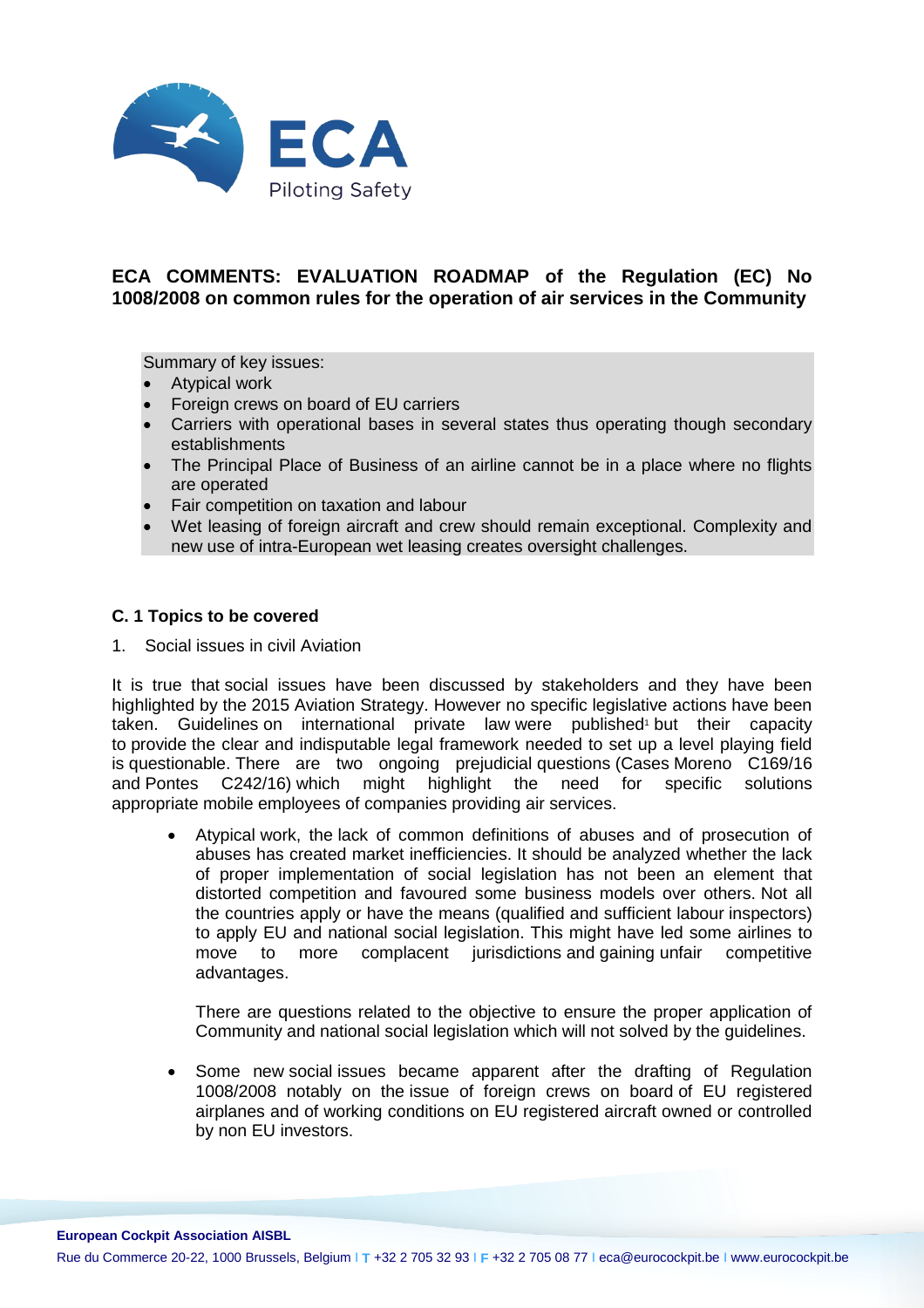The operation of air services in the Community by third country aircraft following the conclusion of Air Services Agreements is also posing problems with regard to the application of EU and national social legislation. The EU must develop a system to ensure efficient supervision of these operations including of the respect for social laws, to prevent the development of flags of convenience. Not addressing possible loopholes in social legislation regarding operations of third country carriers in and from the EU and non-monitoring of third country carriers' compliance with International social standards and - in some specific cases - with EU social legislation will create distortions in the European Aviation Market.

- The importance of carriers with operational bases in several states has not ceased to grow. It is questionable whether the state of the AOC and of the OL can effectively and efficiently supervise aircraft based outside their territory in the same way as they do supervise operations inside their territories. This is especially true when a carrier registered in one country has especially true when a carrier registered in one country has neither operations nor crews at all in that country or only to a very limited extent. This situation should be analyzed and possibly eliminated. Some choose to operate in different bases through different AOCs but seek authorization to mix their crews and their fleets. This poses also problems in terms of effective supervision and *in fine* about safety. Finally, the impact of the privatization of certain supervision activities has to be analyzed since the supervisor acts as a private company with the aim of profit making (offering maybe a more accommodating framework) rather than fulfilling a safety related public service.
- 2. Wet Leasing

Regulation 1008/2008 developed rules to avoid excessive recourse to leasing agreements of aircraft registered in third countries and limited recourse to this practice to exceptional circumstances. This approach is justified by the need to ensure compliance with the community preference principle and to prevent the development of virtual airlines and social dumping. Access to third country aircraft has not been applied equally by all authorities. Others are trying to open ways to facilitate leasing of foreign carriers through international agreements or safety regulations. However, the original reasons to make foreign leasing exceptional are now even more valid and should be reaffirmed to avoid external initiatives from eroding them.

Wet-leasing with third countries should not be dealt with separately or in another context. Possible amendments to leasing provisions must be fully addressed by the ongoing evaluation and substantial amendments to these provisions should be a pre-requisite of any future arrangements between the EU and third country partners aimed at establishing open and unrestricted regimes for wet-leasing.

Intra-European wet leasing has significantly developed and its forms became more and more complex, less transparent and sometimes became a permanent way of operating rather than a solution for short-term needs. This new way of wet leasing aircraft makes oversight (of safety but also of labour and other issues) much more challenging. Prior approval requirements need to be strengthened.

### 3. Pricing

Transparency in pricing has improved significantly leading to a situation where competition is no longer on ticket prices but on ancillary services and overall on taxes and on labour. It is essential, in order to achieve a more efficient market to introduce mechanisms to avoid tax and labour anticompetitive behaviour, including regulatory forum shopping.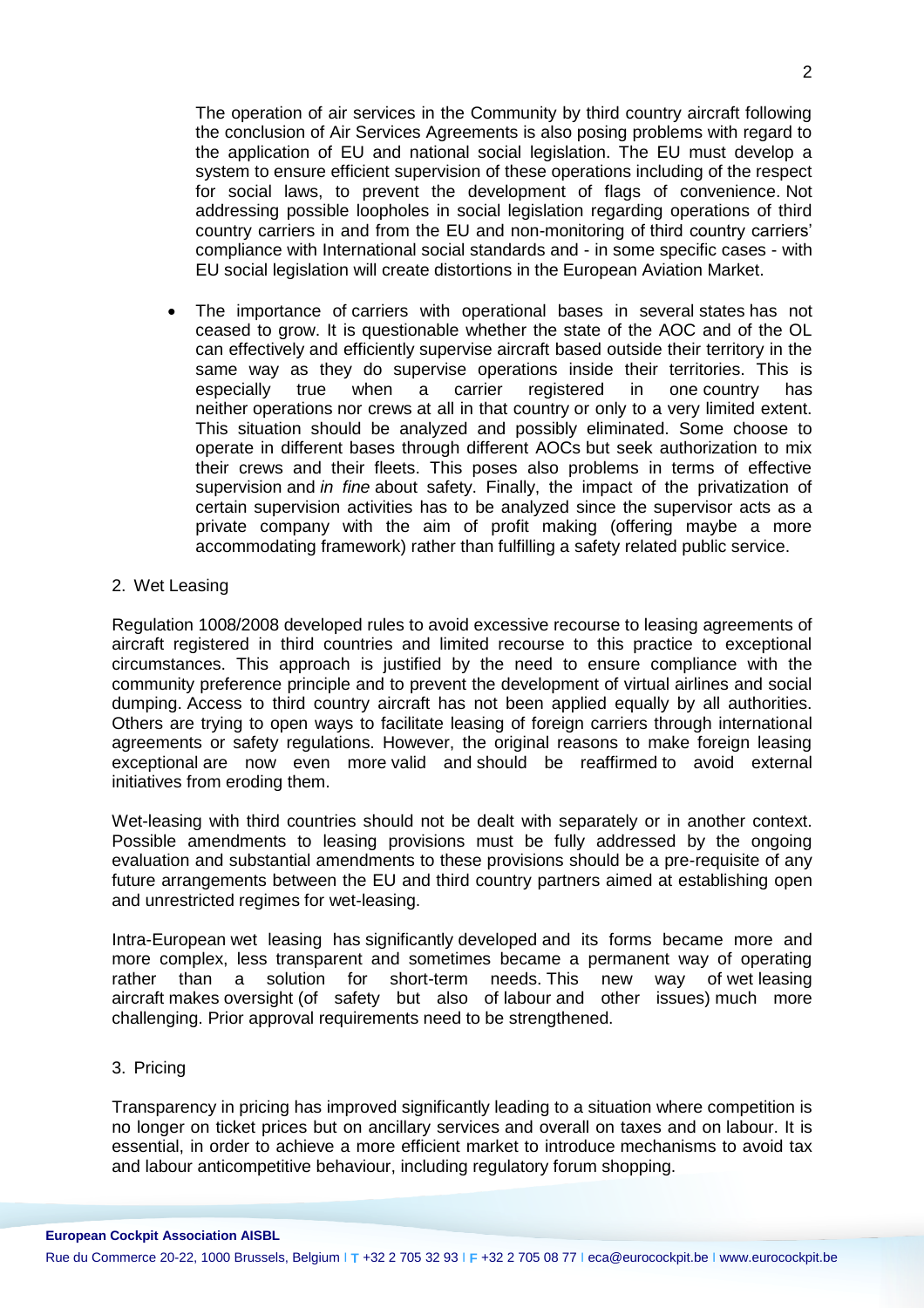#### 4. Principal Place of Business

There are airlines that are established in countries where they do not operate one single flight. This is surprising for an air carrier but perfectly possible under the Regulation. If it makes sense that the AOC and the OL stay in the same country, it is also common sense that an airline is established in a country where they operate a significant number of flights. A difference should be made between carriers operating under the freedom to provide services and those operating from bases in different countries under the principle of freedom of establishment. In order to designate one place of business as 'principal, it is important to clarify that (and how) any operational or management base is a 'place of business', and the implications of that. Following this, it is then possible to determine the criteria which make one of these places of business 'principle', and the further implications of this designation. Every operational base of a carrier must be considered as a secondary establishment and its operations should be subject to the laws of that country – at present these establishments are often permitted to be treated incorrectly solely as some sort of service provision leading to a significant loophole.

## **C.2 Topics to be examined**

#### **Effectiveness:**

• Success in creating level playing field, increasing market efficiency and improving safety and consumer protection

See our points above in C.1:

- $\circ$  There is no clear and indisputable legal framework to set up a level playing field on employment matters. Without clear rules or with loopholes in legislation the market is not transparent and cannot be efficient;
- o Abuses of atypical work are not defined uniformly throughout the EU and provide unfair competitive advantages to certain carriers and to certain business models;
- $\circ$  The importance of carriers with operational bases in several carriers has not ceased to grow. It is questionable whether the state of the AOC and of the OL can effectively supervise efficiently aircraft based outside their territory in the same way as they do supervise operations inside their territories. This is especially true when a carrier registered in one country has no operations at all in that country.
- Was O&C successful in allowing EU carriers to maintain traffic rights? The capacity to maintain traffic rights is not the only criteria to assess the need for O&C rules. The dependence of some EU carriers on foreign investment is a critical strategic threat for the industry. As in the Metal industry, foreign investment may decide to pull off their investment at any moment reducing in that way European connectivity and economic performance.
- Freedom to operate intra-EU flights successful in ensuring equal treatment of EU carriers and creating a level playing field: Some Member States offer a tax, social and safety environment that offer advantageous competitive advantages to carriers under their registry. It is therefore not possible to speak about equal treatment between carriers operating in one country with the aircraft registered in that country and carriers operating under the registration of another EU Member State.